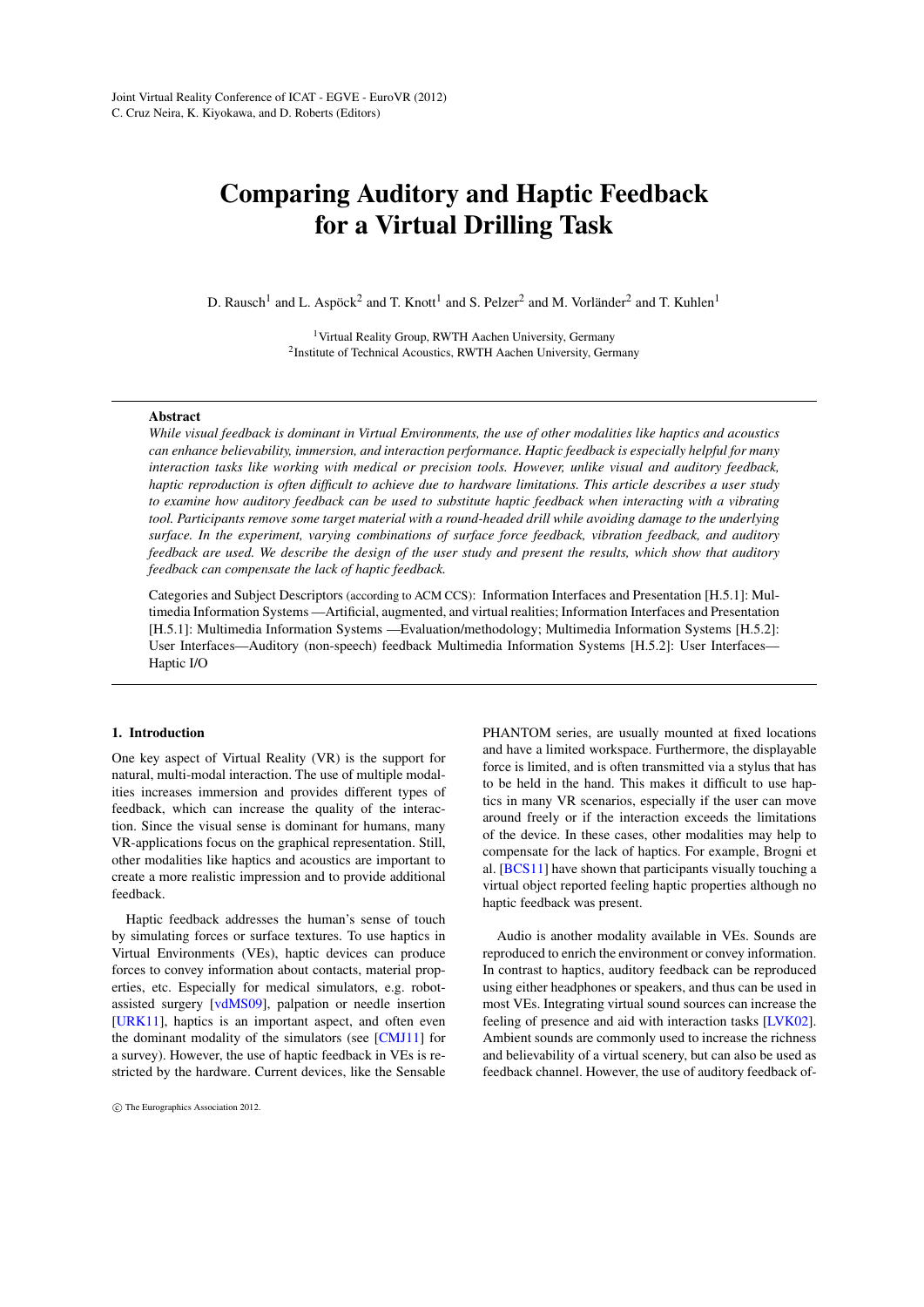<span id="page-1-3"></span>

Figure 1: *A participant uses a virtual drill to remove material from a surface.*

<span id="page-1-0"></span>ten only employs artificial sounds, like alarms or trigger indicators, resembling their use in 2D GUIs. For believable VEs, however, the use of realistic sound is preferable to maintain the immersion [\[CM02\]](#page-7-5).

In this paper, we present a study to examine the possibility of substituting haptic feedback with realistic audio. Auditory feedback is compared to two different haptic feedback types: one that is designed to be very similar to the auditory channel, and one that provides different feedback.

We chose an interaction task using a mechanical precision tool where the haptic feedback is of importance and can still be simulated in a VE. In the presented user study, the participants use a virtual drill to remove material from a surface (see Fig. [1\)](#page-1-0). Apart from the visual representation, a combination of different feedback channels is provided: auditory feedback, haptic vibration feedback, and force feedback of the surface. In reality, a drill rotates and produces vibrations and sound based on its rotation frequency, which changes when the drill comes into contact with a material. Thus, it is well suited as a scenario for investigating the different impact of auditive and vibrational haptic feedback. Both modalities are based on the same physical basis, and thus have comparable quality. Additionally, surface contact forces provide another form of haptic feedback for comparison.

In the following, we will first discuss related work in this area (Section [2\)](#page-1-1), and then describe the design of the user study in section [3,](#page-1-2) outlining the procedure and different conditions. Section [4](#page-2-0) will provide details about the modeling and realization of the auditive and haptic feedback. The results of the study are presented section [5,](#page-4-0) followed by a discussion and concluding remarks in section [6.](#page-6-0)

#### <span id="page-1-1"></span>2. Related Work

Prior research has been performed on sensory substitution and multimodal feedback. Some studies already compared interaction tasks supported by sound and haptic feedback. Many of these use simple tasks like target acquisition, and utilize artificial feedback. In 1994, Richard et al. examined the influence of haptic force feedback and artificial sound feedback on task performance when grabbing and moving a virtual ball [\[RBGC94\]](#page-7-6), showing that haptic feedback is better for hard balls and sound better for soft ones. Kim et al. [\[KK07\]](#page-7-7) found that using artificial acoustic or haptic signals as depth cues can enhance pointing precision along the depth direction. Others utilized abstract feedback for target acquisition [\[MPKB10\]](#page-7-8), concluding that haptics was in general more helpful than acoustics. Lécuyer et al. [\[LMB](#page-7-9)∗02] chose a scenario where a ball had to be guided through apertures, and used different feedback conditions including alarm sounds, vibrations, and directing forces. However, they found no effect of haptic or auditory feedback on the error rate, while the task completion time was best without any feedback. A study using a simple virtual maze and haptic and auditory collision feedback [\[DHM](#page-7-10)∗06] indicated a strong benefit of haptics, but only a minor benefit of sound. In another experiment, it was shown that either visual or auditory feedback can partially substitute one of the feedback axes of a 3-DOF torque haptic wrist device [\[MSD](#page-7-11)∗08]. When combining haptics and audio, it has been shown that auditory feedback can enhance haptic realism, e.g. by making a contact appear stiffer [\[AC06\]](#page-7-12). A study of the virtual assembly of clockworks showed that haptic feedback was more beneficial than audio or visuals [\[PZF](#page-7-13)∗04]. Edwards et al. [\[EBN04\]](#page-7-14) also used an assembly task, but found that audio had little influence and that depending on gender, haptic feedback could have no impact (females) or be detrimental (males).

Most of the prior studies rely on artificial auditory feedback or only display collision events. Their results vary greatly, which may be attributed to the different quality of the feedback which depends on its design, implementation, and the used harware. To overcome this problem, we designed the auditory and vibrational haptic feedback to be of comparable quality. To achieve this, they are both based on the same physical property and parameters, and show the same reaction to user interactions.

## <span id="page-1-2"></span>3. User Study Design

The study compares the influence of haptic and auditory feedback on an interaction task similar to dental drilling. In the used scenario, a patch of soft material is located on a slightly curved surface made of hard material. While both materials are non-deformable, the material patch is softer than the surface material so that it can be removed faster with the drill. The task of the user is to remove as much as possible of the soft material in a fixed amount of time using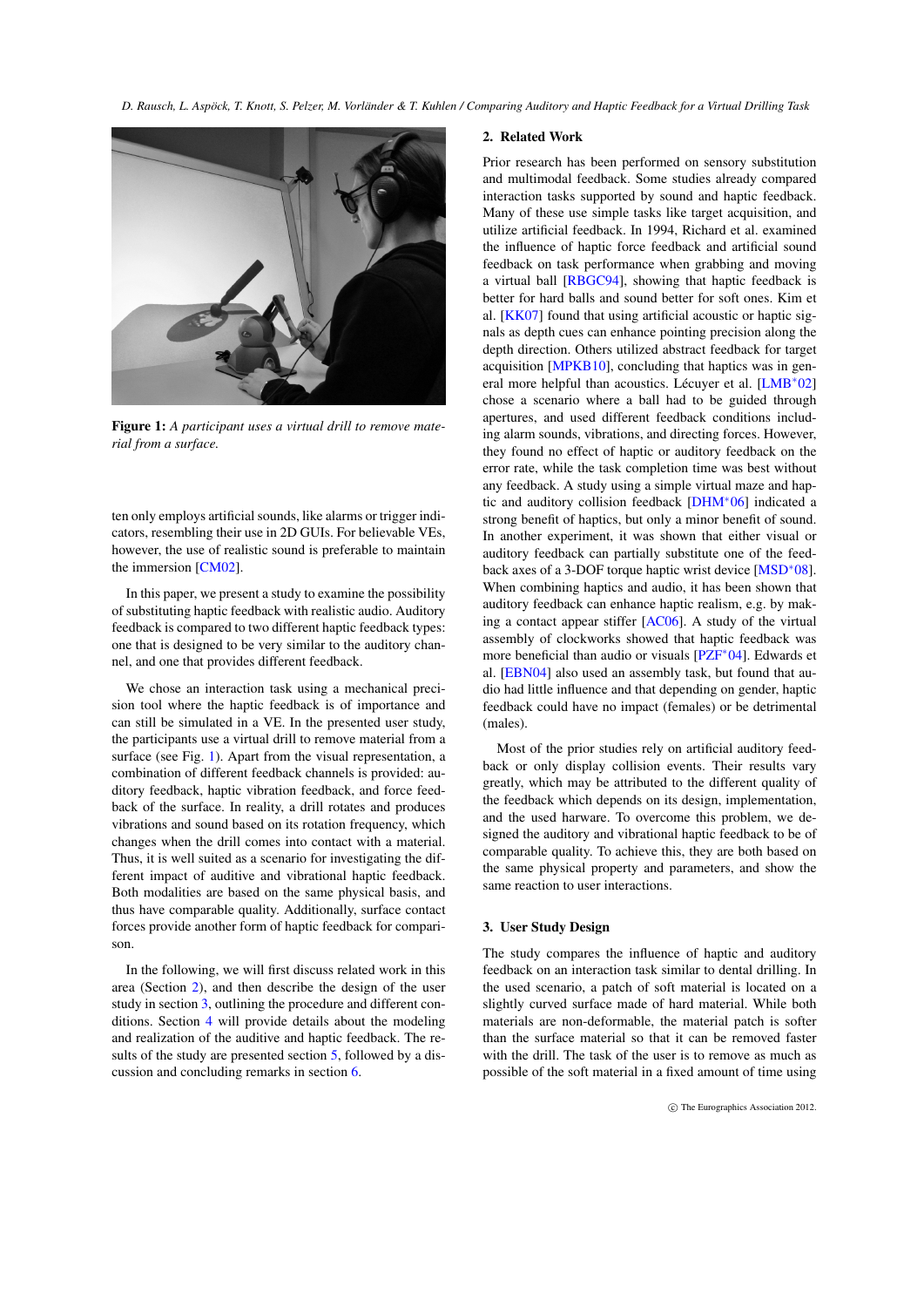<span id="page-2-1"></span>a drill with a spherical head, while taking care not to remove any of the underlying surface.

During the trials, combinations of three feedback types are provided to support the task (see section [4](#page-2-0) for details):

- *Auditory feedback* (A) reproduces the sound of the virtual tool. Depending on the kind and amount of material being removed, the sound's frequency and volume change, providing feedback about the removed material.
- *Vibration feedback* (V) produces a haptic vibration of the interaction device to simulate the vibration of the virtual tool. It is based on the same frequency and amplitude as the auditory feedback, thus also giving feedback about the type of removed material.
- *Surface force feedback feedback* (S) provides haptic force feedback when the user touches a surface with the tool, allowing him to feel the shape of the remaining material. The surface is modelled to be non-deforming except for the material abrasion, and force computation does not depend on the material type. It thus helps to detect a contact between tool and surface, and how strongly one pushes. However, it does not provide any feedback about the material type.

Under all conditions, visual feedback is available, showing the surface as well as the soft material in distinguishable colors (grey and dark yellow), and by showing a model of the drill. The visualization of the drill is not co-located with the haptic device, but shifted backwards to fit on the screen area and to prevent occlusion. A stereoscopic projection system with head tracking is used to provide a better depth impression of the environment. This was further enhanced by casting a shadow from the tool onto the material. Furthermore, the noise of the haptic device (see section [4.4\)](#page-4-1) made it necessary to play a constant sound even during non-auditory conditions. This sound was equal to the auditory condition when the drill has no contact with any material.

The scenario was chosen because drilling is a task for which visual, haptic, and auditive feedback are of importance and can be reproduced in a virtual environment. Additionally, it is a common task so that no extensive training is required to use the simulation. We chose a drill with a spherical head so that users do not have to consider its exact orientation, and it allows a visual estimation of its penetration into the surface. With a drill diameter of 32*mm* and a target material size of about  $10cm \times 15cm$ , the scale was comparatively large in order to make the task easier and to utilize the full interaction space of the haptic device. The amount of target material and the task duration were chosen based on pre-studies such that one could not remove all material in the given time, which would have lead to a large error. However, the time was long enough so that one had to work close to the boundaries of the target material.

## 3.1. Procedure

The study uses a within-subject design with three independent variables: *auditory feedback* (A), *vibration feedback* (V), and *surface force feedback* (S). Every combination of feedback types is tested, resulting in eight conditions: Ø (only visual feedback), A, V, VA, S, SA, SV, and SVA. Each condition is repeated three times by all participants, resulting in a total of 24 trials. The trials form three blocks, in which the order of the conditions is counterbalanced using Latin Squares. The dependent variables that are measured during the study are the actual amount of removed target material (RTM) and the amount of erroneously removed surface material (ERR).

The visual representation of the scenery is not shown until a trial is explicitly started. For this, the user has to hold the virtual tool inside a spherical region for 3 seconds, ensuring that it always starts at the same location.

Participants are seated on a table before the projection display and wear headphones (see Fig. [1\)](#page-1-0). The haptic device is placed at the center of the table, so that the setup is symmetrical for both left- and right-handed people. At the start of a session, the participant receives written instructions explaining how to use the system, and explaining the task. The goal is to remove as much of the target material as possible in the given time, with focus on avoiding damage to the original surface.

The study begins with a training task that lasts 60 seconds and provides full auditory, vibration and surface force feedback. Afterwards, five more training trials follow (conditions Ø, S, V, A, and SVA) with 25 seconds duration each. Prestudies showed that there is a strong training effect during the first few trials, but is low after the initial training block. After a 60 second break, the participants then perform the 24 actual trials, each lasting 25 seconds. After every sixth trial, breaks of 30 seconds were enforced during which the user puts down the haptic device in order to reduce fatigue.

After the study, participants fill out a post-study questionnaire. In addition to general data (age, sex, computer and VR experience, etc.), they are asked to rate several items on a 5-point Likert scale, covering the realism and involvement, the helpfulness of feedback modalities in comparison to one another, and the ease of tasks under different conditions.

The whole test takes about half an hour, of which the actual task performance takes around 17 minutes.

# <span id="page-2-0"></span>4. Technical Realization

For the user study, we developed a prototype application using the ViSTA Virtual Reality Toolkit [\[AK08\]](#page-7-15). The application provides a visual representation of the scene, handles input and output of the haptic device and calculates the material abrasion and haptic feedback. The sound synthesis component is connected by a network interface.

c The Eurographics Association 2012.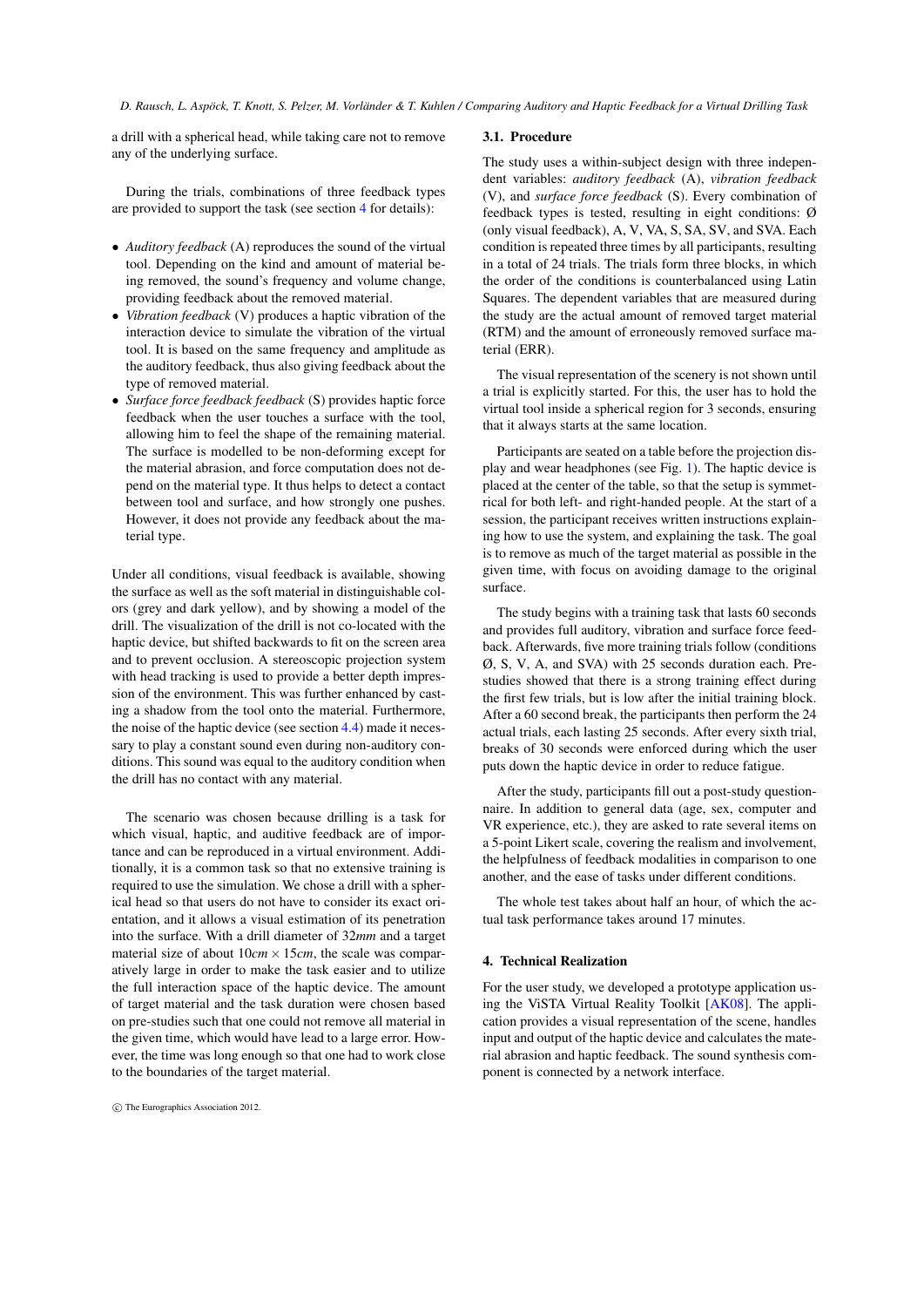<span id="page-3-1"></span>

<span id="page-3-0"></span>Figure 2: *Cross section of the scenario, showing the original surface (bottom), the target material that should be removed (center), and the drill.*

## 4.1. Hardware

The study was performed on an imsys flip150 system with a 60" back-projection screen (1400x1050 resolution) providing stereoscopic images using passive stereo technology. The application runs on a Windows 7 PC with an Intel Xeon 5530 (2.4GHz), 4GB RAM, and an nVidia Quadro FX 5600 graphics card, providing frame rates of at least 30Hz. An ART TrackPad opto-electronic tracking system is used for head tracking in order to provide user-centered projection. A Sensable PHANTOM Omni is used for 6-DoF input and 3- DoF haptic output, and sound is reproduced by closed Beyerdynamics DT 770 headphones.

## 4.2. Material Abrasion

In this scenario, the surface is modeled as an evenly spaced height map, where for each 2D cell the current height and the amount of soft material is stored. The surface has a size of 350*mm*×350*mm* and a cell size of 1*mm*. The target material that is to be removed is located in the center of the surface, and has an elliptical base area and a thickness that decreases towards the border (see Fig. [2\)](#page-3-0). To reduce training effects between trials, the orientation and aspect ratio of the elliptic area is randomized, while keeping the surface area (17500*mm*<sup>2</sup> ) and volume constant. Furthermore, while the maximum thickness of the ellipse is always 8.5*mm*, the ratio of elevated material to indented material is varied slightly. The drill is modeled with a spherical head of 18*mm* radius.

The user controls the drill with the haptic device and uses it to remove material from the surface when getting in contact with it. To model the interaction, the input position of the haptic device is used as *haptic interaction point (HIP)*. While it is possible to use this point directly as position for the virtual tool, this would allow a deep penetration into the surface, as the haptic device is not able to display the necessary forces for a stiff contact. Therefore, we followed a common approach by distinguishing between HIP and the virtual interaction point (VIP) that defines the position of

the virtual tool. The behavior of the tool can then be simulated under consideration of high contact stiffness values and *virtual coupling* [\[CSB95\]](#page-7-16). This approach tries to align the VIP and HIP, while preventing a deep penetration of the VIP. In this experiment, we used the *static virtual coupling* approach [\[WM03\]](#page-7-17) [\[BJ08\]](#page-7-18) where the virtual tool receives penalty contact forces based on Hooke's law, and is coupled to the HIP by a generalized spring. In each haptic cycle, a linear approximation of the forces and torques acting on the tool is computed. The tool is then moved to the location where the linear system predicts an equilibrium of contact and coupling forces.

The material abrasion is determined by calculating the intersection of the displaced drill's head with the material. For each cell of the height map that lies in this intersection, the penetration depth *p* is calculated. The amount of removed material for this cell is then calculated as  $min(p \cdot s_M, l_M)$ , where  $s_M$  and  $l_M$  are material parameters that describe the penetration-dependent increase and the maximal allowed abrasion. The parameters were chosen such that the soft material can be removed five times faster than the hard material.

#### 4.3. Frequency Modeling

To avoid that a different quality of haptic and auditory feedback reduces their comparability, both feedback types were designed to work similarly. This was a main reason to choose a vibrating tool – the feedback can be defined by a frequency and an amplitude, which works as input to both the vibration feedback and the acoustics synthesis.

The frequency and amplitude of the tool's rotation is computed based on the interaction. In each time step, the frequency is calculated from the amount of removed soft material ∆*v<sup>s</sup>* and hard material ∆*v<sup>h</sup>* by a weighted combination of base frequencies:

$$
f = \frac{f_n + w_s \cdot \Delta v_s \cdot f_s + w_h \cdot \Delta v_h \cdot f_h}{1 + w_s \cdot \Delta v_s + w_h \cdot \Delta v_h}
$$
 (1)

Here,  $w_s = 100$  and  $w_h = 500$  are relative weights, and  $f_h$ ,  $f_s$ , and  $f_h$  are the frequencies for states with no contact, full contact with the soft target material, and full contact with the hard surface, respectively. The amplitude is derived analogously from corresponding values  $a_n$ ,  $a_s$ , and  $a_h$ .

To determine suitable values for these three pairs of frequency and amplitude, we started by analysing sounds of real tools that fit the scenario of the task, like drills, grinders, and dental drills. Sounds from online databases and own recordings showed that this group of tools has a primary frequency in the range of 50*Hz* to 200*Hz*. To find the three basic frequencies and amplitudes in this range, we performed pre-studies with several participants. Based on their subjective impression, we finally chose suitable values that were well distinguishable and also matched the visual appearance of the virtual device. The frequency-amplitude-pairs for the three states are: no contact  $(f_n = 90Hz, a_n = 0.2)$ , drilling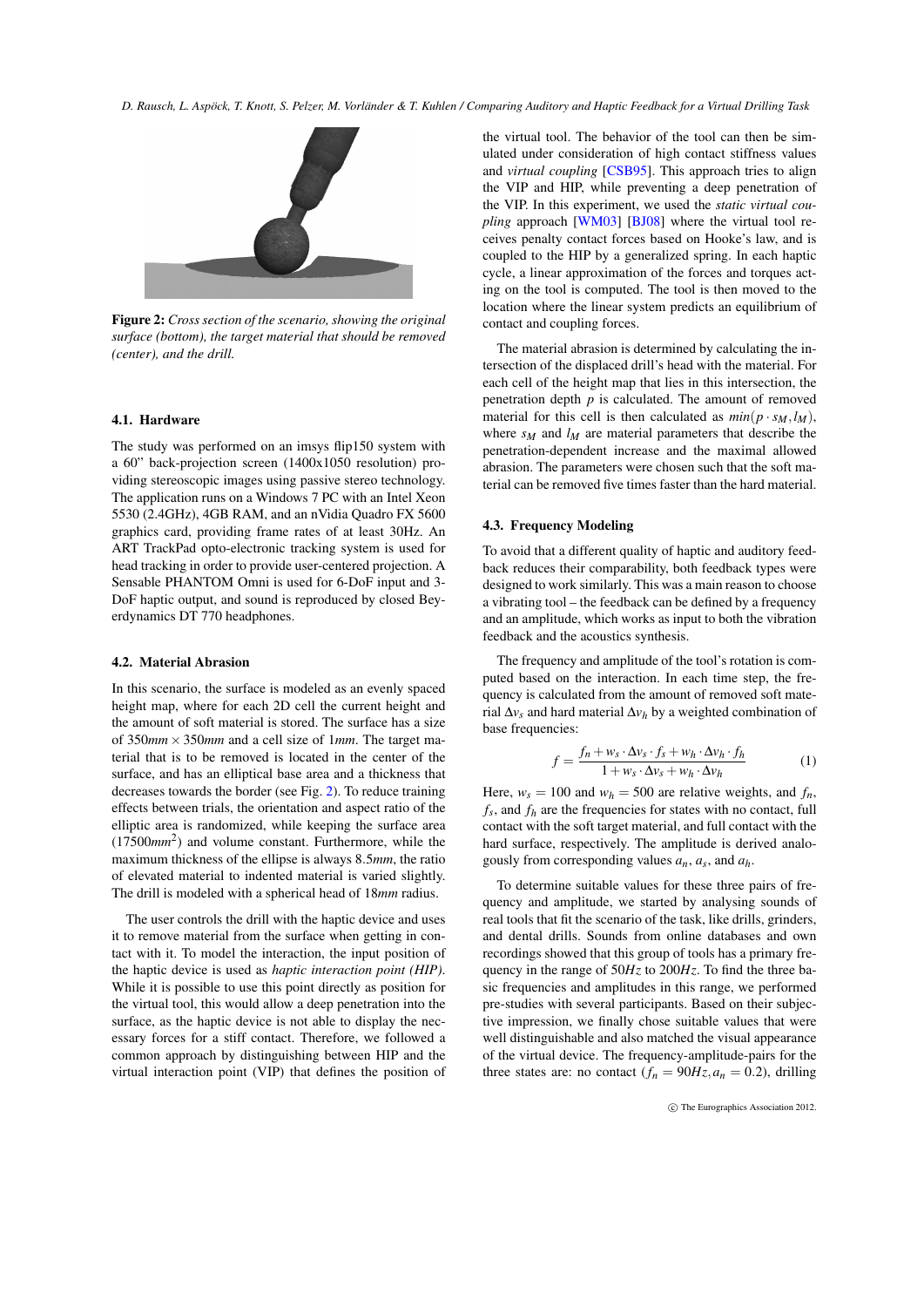soft material ( $f_s = 85Hz$ ,  $a_s = 0.5$ ), and drilling hard material ( $f_h = 59Hz$ ,  $a_h = 0.8$ ). These proved to be suitable for both the auditory and the vibration feedback. The selected values represent a rather low choice in the available spectrum, which was motivated by different reasons. First of all, high-frequency sounds would be straining over a longer period. Additionally, the haptic device can only reproduce a limited spectrum of vibrations, and also produces more noise for higher frequencies.

# <span id="page-4-1"></span>4.4. Haptic Feedback

The haptic feedback consists of two separate parts: surface force feedback and vibration feedback. Surface force feedback produces a force if the tool penetrates the surface, indicating the contact to the user. Its direction and amplitude is determined by the displacement between HIP and VIP, producing a force of up to 1.2*N*. Vibrations are reproduced by adding a force with amplitude-dependent magnitude (max. 0.9*N*) and a direction that rotates circularly around the drill's axis. While the circular force vector provides a good reproduction of vibrational forces, the amplitude had to be kept rather small due to force limitations of the haptic device. In order to increase the actual vibration strength felt by the users, we had to remove the detachable handle of the PHAN-TOM device because it introduced a strong dampening. By gripping the underlying metallic rod of the handle, the produced vibrations had sufficient strength.

Initially, we had concerns that the PHANTOM Omni used in this study might not be able to reproduce vibrations with sufficient accuracy. However, measurements with a laser doppler vibrometer showed that the device reproduces frequencies in the desired range with an error of less than one Hertz.

One problem was a considerable noise produced by the haptic device when displaying vibrations. Since this sound can provide feedback similar to the auditory condition, it could influence the results. To prevent this, we chose closed headphones and also played a constant, interactionindependent sound even for the non-auditory conditions to cover the device's noise.

Since haptic feedback requires update rates of 1*kHz*, the material abrasion and the corresponding forces were computed in a separate thread, and results were transmitted to the visualization thread and the audio interface.

#### 4.5. Auditory Feedback

As auditory feedback, a sound synthesis generates an audio signal that corresponds to the noise a vibrating tool would produce. It was modeled to sound similar to a drill and varies based on the same frequency and amplitude as the vibration.

The sound modeling was realized with *pureData*, a realtime graphical programming environment for audio synthesis that combines signals using dataflow-like networks. It receives interaction information from the main application over a network interface, and calculates the corresponding audio output in real-time. For the sound output of pureData, *ASIO4ALL* drivers were used, causing an output delay of 40*ms*.

The frequency and volume of the reproduced sound is based on the same parameters as the vibration feedback. However, simply reproducing the input frequency and amplitude would not create a plausible drilling sound, but would sound very artificial and monotonous. Thus, the sound was enriched with additional overtones. Furthermore, instead of sine signals, it turned out that sawtooth signals produced sounds that more closely resembled the desired tools. The effect of beats and modulation as well as the implementation of minor random functions further enhanced the realism of the sound, and made it appear less synthetic. Additionally, applying a set of bandpass filters attenuated certain frequency regions to achieve a more harmonic impression. For all these adjustments, we took care that they only affect frequencies above 200*Hz*. The Frequency range containing the base interaction frequency was not altered in order to maintain the comparability to the vibration.

After the sound synthesis, a short room reverberation was added to the signal because an acoustical free field environment without any reflections and reverberation would appear unnatural. Furthermore, the sound source was spatialized using binaural synthesis using the tracked position of the user's head. By convolving the audio signal and a generic headrelated impulse response and by attenuating it by distance, the generated sound appears to come from the visual position of the virtual drill in order to make it appear more realistic.

# <span id="page-4-0"></span>5. Results

The study was conducted with 30 participants (age 20-33, average 25.5 years). 20 were male and 10 female, and all of them had normal hearing and normal or corrected-to-normal vision.

## 5.1. User Performance

The main measurements during each task were the amount of removed target material (RTM) and the error (ERR) measured as the amount of erroneously removed surface material. However, these values depend on the overall performance of a participant, which varies significantly. Some people were more careful in general, and thus removed less material and made a smaller error than others, while others worked faster and made a larger error. To allow a comparison of the measured values among participants, the results were normalized by a participant's average RTM and ERR over all trials, resulting in the normalized removed target material (nRTM) and normalized error (nERR). After this adjustment, the distribution of the measurements resembles a normal distribution. To examine learning effects, the average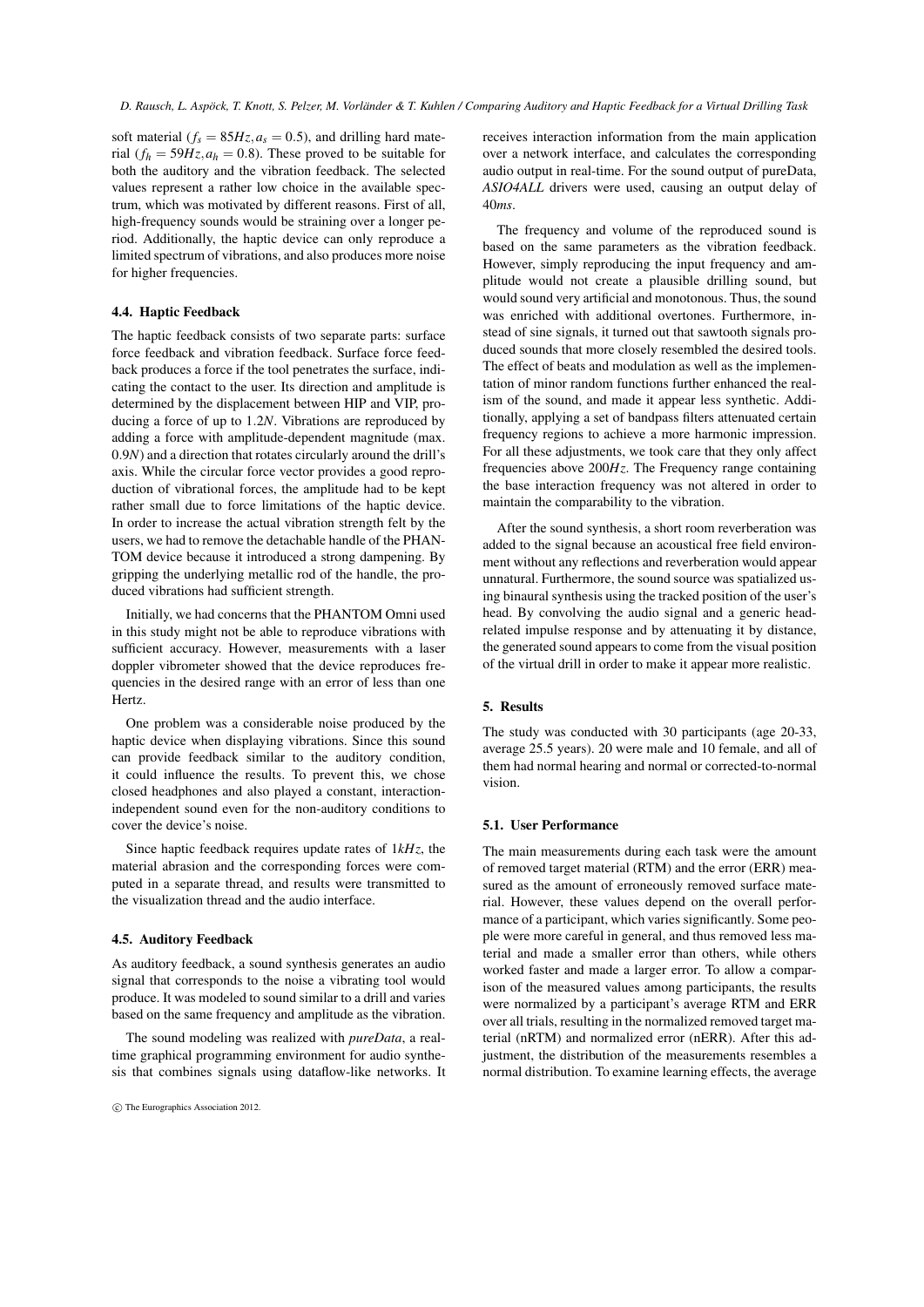*D. Rausch, L. Aspöck, T. Knott, S. Pelzer, M. Vorländer & T. Kuhlen / Comparing Auditory and Haptic Feedback for a Virtual Drilling Task*



<span id="page-5-0"></span>Figure 3: *Box plots of the normalized removed target material (left) and the normalized error (right) under different feedback conditions ([S]urface*×*[V]ibration*×*[A]uditive), showing the mean (diamond), median, .25- and .75-percentiles (box), and minimum and maximum (whiskers).*

RTM and ERR in the three sequential blocks were examined. They showed no significant deviation and varied by less than 5%.

The results of the nRTM and nERR for the eight different conditions are plotted in Fig. [3.](#page-5-0) As the results show, adding feedback slightly reduces the amount of target material that is removed, while strongly reducing the error. For both measures, the trends are similar: when adding either A, V, or both to the conditions  $\emptyset$  or S, the values drop by a similar amount. A MANOVA was performed to find significances of the differences between the conditions. The p-values for each combination of conditions are shown in Table [1,](#page-5-1) and significant differences are highlighted.

The results show that conditions A, V, and VA have significantly lower nRTM and nERR than the condition without any feedback  $(\emptyset)$ . At the same time, none of A, V, and VA significantly differ from one another. Similarly, condition S shows highly significant differences to either SA, SV, or SVA, while there is again no significant difference between any of SA, SV, and SVA except for a decrease of nERR from SA to SVA.

When comparing conditions with S to the corresponding condition without S, the results vary. If at least one other feedback type is present, the nRTM shows a significant decrease when adding surface force feedback, but the decrease in nERR is not significant. On the contrary, when comparing Ø to S, the nRTM shows no significant decrease while nERR is now significant.

### 5.2. Questionnaire

In the post-study questionnaire, participants rated several questions about involvement, helpfulness and easiness on a 5-point Likert scale. The results for selected questions are shown in Fig. [4.](#page-6-1)

The answers indicate that all components of the virtual environment – visual, audio, vibration and surface haptics – work well and involve the users. Furthermore, each of the three feedback variants were regarded to be of similar helpfulness. In direct comparison, most participants preferred one feedback type over the others – however, these preferences were distributed evenly so that on average, no feedback type was regarded distinctively more helpful than oth-

| normalized removed target material |         |         |         |         |         |           |         |            |
|------------------------------------|---------|---------|---------|---------|---------|-----------|---------|------------|
|                                    | Ø       | A       | V       | VA      | S       | <b>SA</b> | SV      | <b>SVA</b> |
| Ø                                  |         | .012    | .011    | .001    | .319    | $-.001$   | $-.001$ | $-.001$    |
| A                                  | .012    |         | .999    | .997    | .914    | .011      | .023    | $-.001$    |
| V                                  | .011    | .999    |         | .997    | .905    | .012      | .025    | $-.001$    |
| VA                                 | .001    | .997    | .997    |         | .506    | .089      | .157    | $-.001$    |
| S                                  | .319    | .914    | .905    | .506    |         | $-.001$   | $-.001$ | $-.001$    |
| <b>SA</b>                          | $-.001$ | .011    | .012    | .089    | $-.001$ |           | .999    | .385       |
| SV                                 | $-.001$ | .023    | .025    | .157    | $-.001$ | .999      |         | .253       |
| <b>SVA</b>                         | $-.001$ | $-.001$ | $-.001$ | $-.001$ | $-.001$ | .385      | .253    |            |
| normalized error                   |         |         |         |         |         |           |         |            |
|                                    | Ø       | А       | V       | VA      | S       | SA        | SV      | <b>SVA</b> |
| Ø                                  |         | $-.001$ | $-.001$ | $-.001$ | .005    | $-.001$   | $-.001$ | $-.001$    |
| A                                  | $-.001$ |         | .999    | .927    | .052    | .991      | .132    | .001       |
| V                                  | $-.001$ | .999    |         | .977    | .026    | .999      | .221    | .002       |
| VA                                 | $-.001$ | .927    | .997    |         | .001    | .999      | .821    | .055       |
| S                                  | .005    | .052    | .026    | .001    |         | .003      | $-.001$ | $-.001$    |
| <b>SA</b>                          | $-.001$ | .991    | .999    | .999    | .003    |           | .584    | .017       |
| SV                                 |         |         |         |         |         |           |         |            |
|                                    | $-.001$ | .132    | .221    | .821    | $-.001$ | .584      |         | .778       |

<span id="page-5-1"></span>Table 1: *p-Values of the difference in normalized removed target material and normalized error between feedback conditions. Light grey cells indicate significant results, dark grey highly significant results.*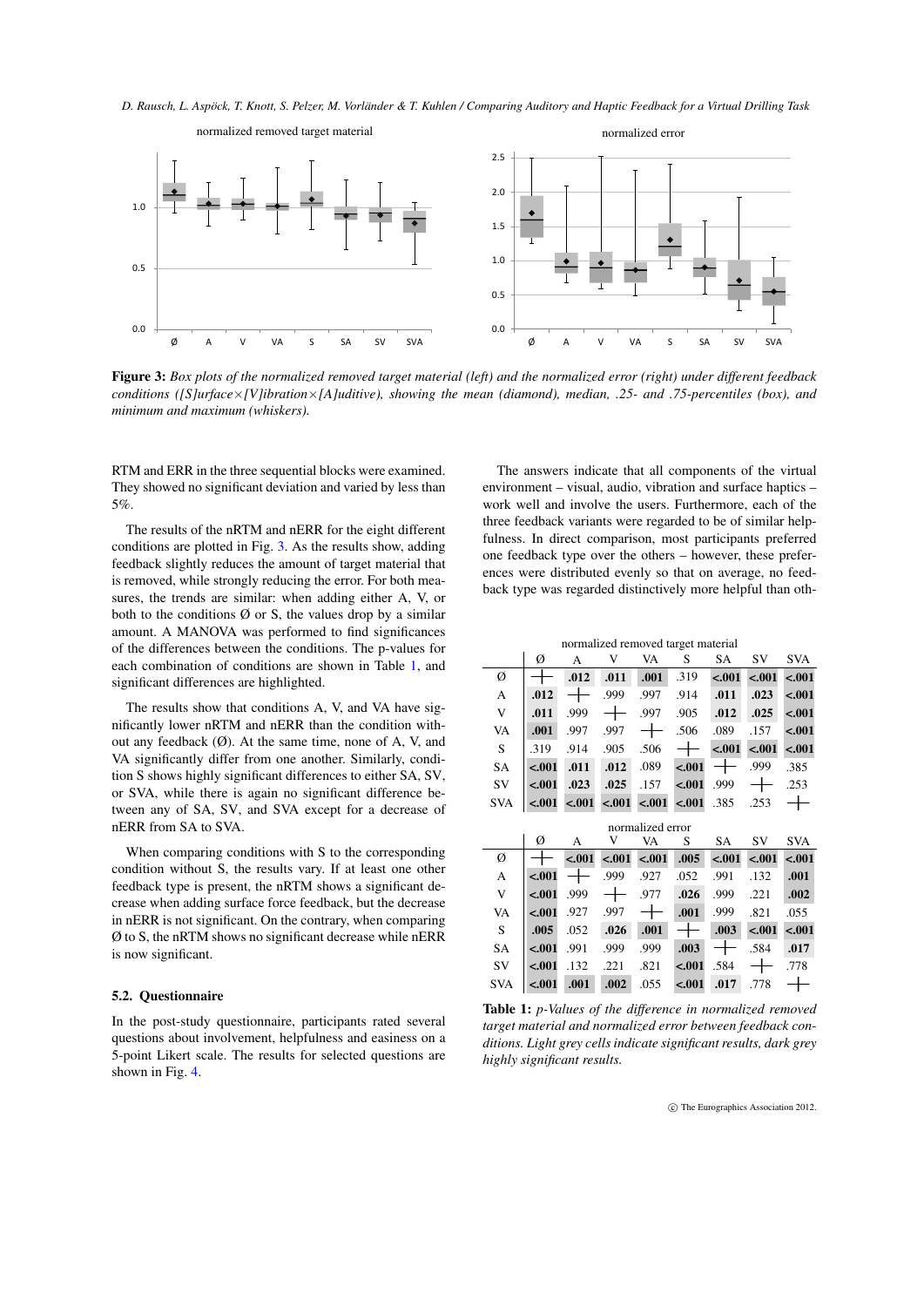

<span id="page-6-1"></span>Figure 4: *Post-study questionnaire results, showing the mean (diamond), median, .25- and .75-percentiles (box), and minimum and maximum (whiskers).*

ers. Considering the easiness of tasks under different conditions, it can be seen that tasks with neither acoustic nor vibrational feedback are regarded as most difficult, A and V are considered to be of similar helpfulness, and AV-tasks are the easiest. Surface force feedback is considered nearly as helpful as having both vibrational and haptic feedback.

#### <span id="page-6-0"></span>6. Discussion and Conclusion

With this study, we intended to show that for the drilling scenario, auditory feedback can help compensating the lack of certain types of haptic feedback. For this, we test the following four hypotheses:

H1 *Adding feedback enhances user performance.* Since auditory and vibration feedback allow users to notice when they start removing the wrong material, they should be able to correct mistakes sooner. When surface force feedback is present, the response forces allow for a better control of the drilling speed. The results show that the addition of any of the three feedback types leads to a slight reduction of the amount of removed target material, as well as a more pronounced reduction of the erroneously removed material. In general, H1 can only be confirmed for nERR, but not for nRTM. A possible explanation for the reduction in nRTM is that the additional feedback makes users more careful even before they make an error, thus reducing their speed. Still it can be concluded that the overall performance increases because nERR is reduced by a larger amount than nRTM, and

the participants were particularly instructed not to remove any material from the original surface. This is further supported by the results of the questionnaire that show a better rating for ease and helpfulness when feedback is present.

H2 *Auditory and vibrational feedback have a comparable influence on user performance.* This hypothesis is assumed because both A and V provide the same information – namely the type of material that is currently drilled – and are based on the same physical property. Comparing the relative influence of acoustic and haptic feedback, one can see that conditions A and V have very similar nRTM and nERR values. Furthermore, the participants rated the helpfulness and ease of A and V very similar. Thus, H2 has been confirmed.

H3 *Combining auditory and vibrational feedback does not increase performance further.* Both feedback types provide the same information, and thus their combination should not provide a notable increase in performance. When comparing conditions VA to A and V as well as SVA to SA and SV, no significant difference can be found except for the change of nERR between SA and SVA. However, the participants rated condition VA better than A and V. Because of the user evaluation and the one significant deviation, H3 cannot be fully confirmed. However, the results still indicate that both types interact with one another since the differences are very small.

H4 *The impact of surface force feedback is independent of other feedback types.* Unlike A and V, S does not provide information about the removed material type, but about surface contact and force. Thus, its influence on the user's performance should not be influenced by the other feedback types. H4 can be confirmed due to the difference in nRTM and nERR when comparing S with SA, SV, and SVA, and furthermore because the decrease in nRTM from  $\emptyset$  to A, V, and AV is very similar to the decrease from S to SA, SV, and SVA. Although the nERR results do not differ significantly between either A, V, and VA and the corresponding variants including S, this can be attributed to the dominance of the other feedback types.

The results of the study show that auditory and vibration feedback have a similar influence on user interaction because both lead to similar changes, while combining them only leads to a slight improvement over the separate conditions. A main focus during the design of the study was to make those feedback types as comparable as possible. Both provide information about the same interaction state – i.e. the type of material that is currently drilled – and are based on the same physical properties.

Surface force feedback, however, provides information about contacts with the surface, but not about the material type. Thus, its influence on nRTM and nERR differs from that of A and V, so that a combination of feedback types further influences the interaction. The influence of S on the interaction performance is lower than A and V, although it was rated almost as well as the condition AV in the questionnaire.

c The Eurographics Association 2012.